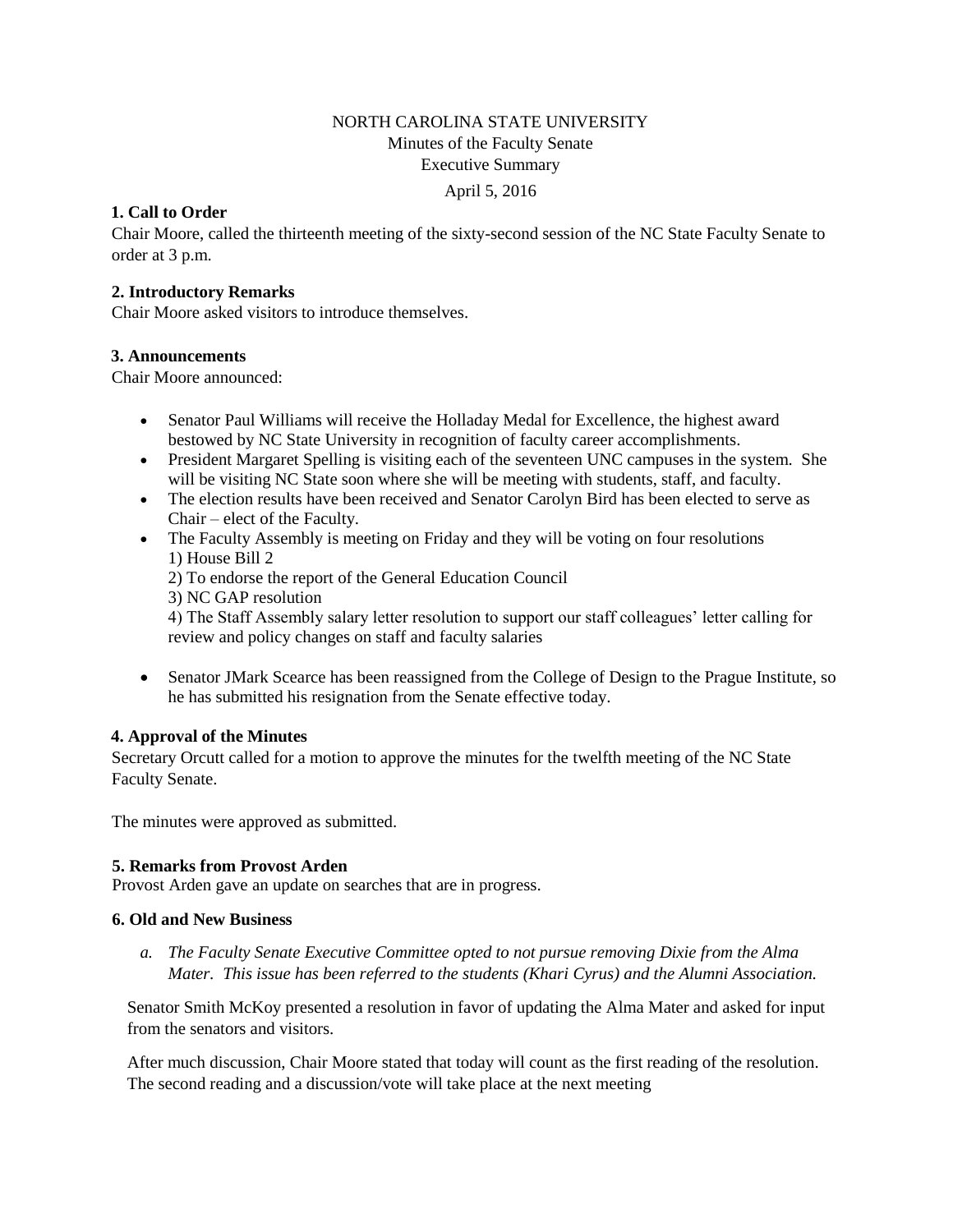*b. Update on modifications to the Faculty Grievance and Non-Reappointment Review regulation (REG 05.25.04) - Governance and Personnel Policy*

Chair Moore stated that the Governance and Personnel Policy Committee spent a lot of time discussing and improving the regulation and noted that the report is being circulated through the proper channels.

*c. Final recommendation of the Academic Policy Committee relative to UCCC (University Courses and Curricula Committee), CUE (Council on Undergraduate Education), and the GEP (General Education Program)* 

During the 2015-16 academic year, the Academic Policy Committee (APC) of the Faculty Senate has been reviewing the processes by which courses and curricula get approved at the university level.

The committee has put the report forward to be sent from the Chair to the Provost.

*d. Results of discussion with the authors of the new "Proposed Drug and Alcohol Free Workplace regulation"* 

The Governance and Personnel Policy Committee presented a resolution on the issue.

Chair Moore stated that we are in compliance, so this new regulation is being put forward. The resolve in this resolution is that this not be implemented. Today will count as the first reading. The resolution will be on the agenda of the next meeting for a second reading and a vote.

*e. Update on discussion relative to DASA (Division of Academic and Student Affairs) proposal to use space in the D.H. Hill Library - Resources and Environment*

Senator Moore gave an update on the discussion relative to DASA's proposal to use space in the DH Hill Library. She stated that Provost Arden attended their meeting and gave some background on how this came about.

Senator Bernhard thanked the Provost for attending the meeting. He further reported that the University Library Committee will meet Thursday of next week when the architects will be there with several different plans. Also included will be people from DASA and people from the library.

*f. Electing faculty members to Faculty Assembly and to the Council on Athletics* 

Chair Moore stated that the senators will be electing members to the Faculty Assembly and the Council on Athletics now that the elections have concluded. The Senators can solicit faculty members to serve in those roles, so an announcement will be sent out to solicit faculty's names to serve.

Chair Moore announced that the first vote on the Executive Committee will also take place in the next meeting.

g. *Discussion of University College and Faculty Senate representation: Separate Senators or remain in General Constituency*?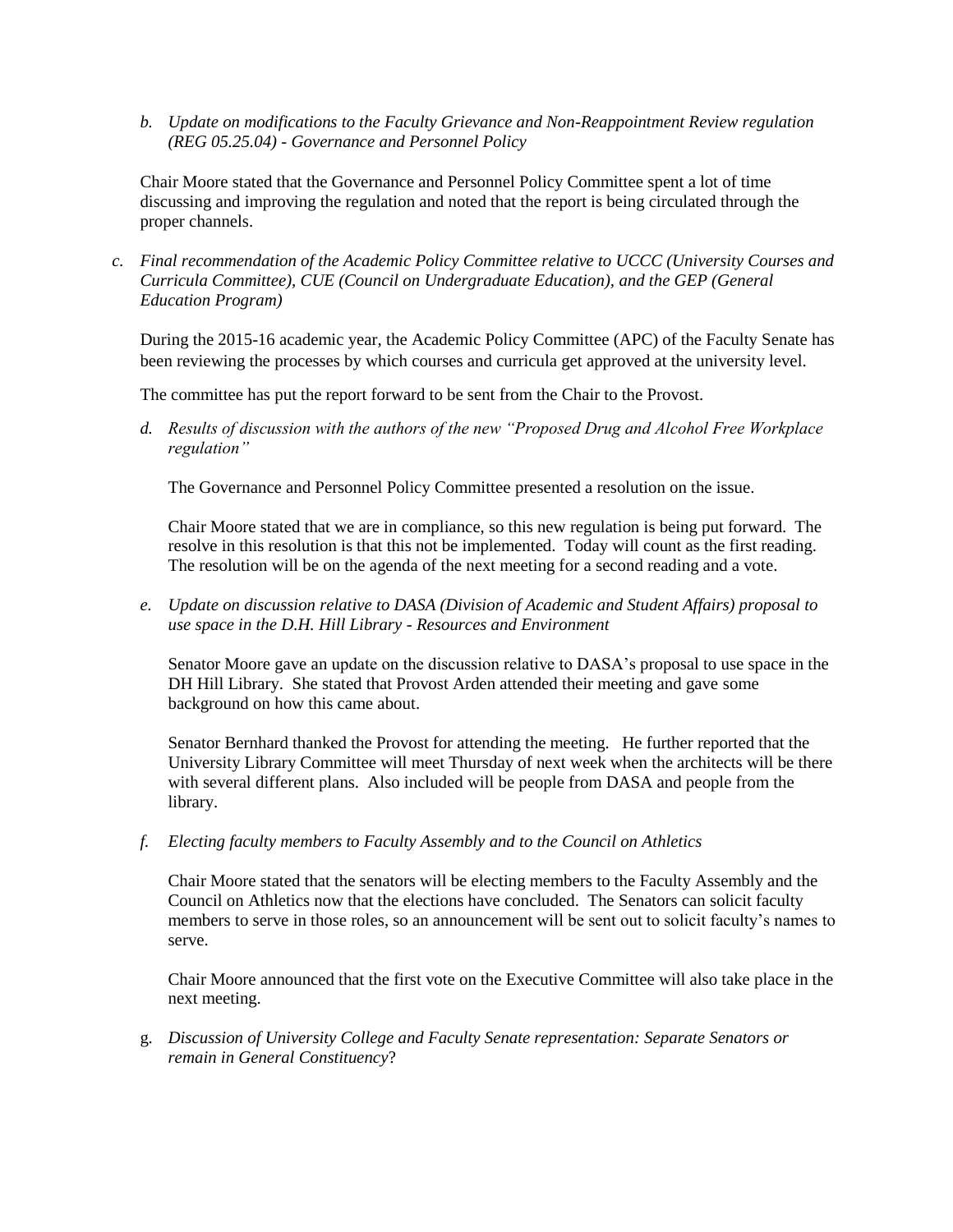Chair Moore stated that the Senate is set up to have representatives from every college, so earlier in the year there was a discussion that since the University College is a degree granting college with faculty and a dean, they should have Faculty Senate representation.

After much discussion on the issue the consensus of the faculty was that the University College should have their own senators.

A motion was made and seconded that University College be represented separately from the General Constituency and have 2 senators.

The motion passed with unanimous support. The vote was 22 yes and 0 no.

### **7. Adjournment**

A motion passed to adjourn at 4:21 p.m.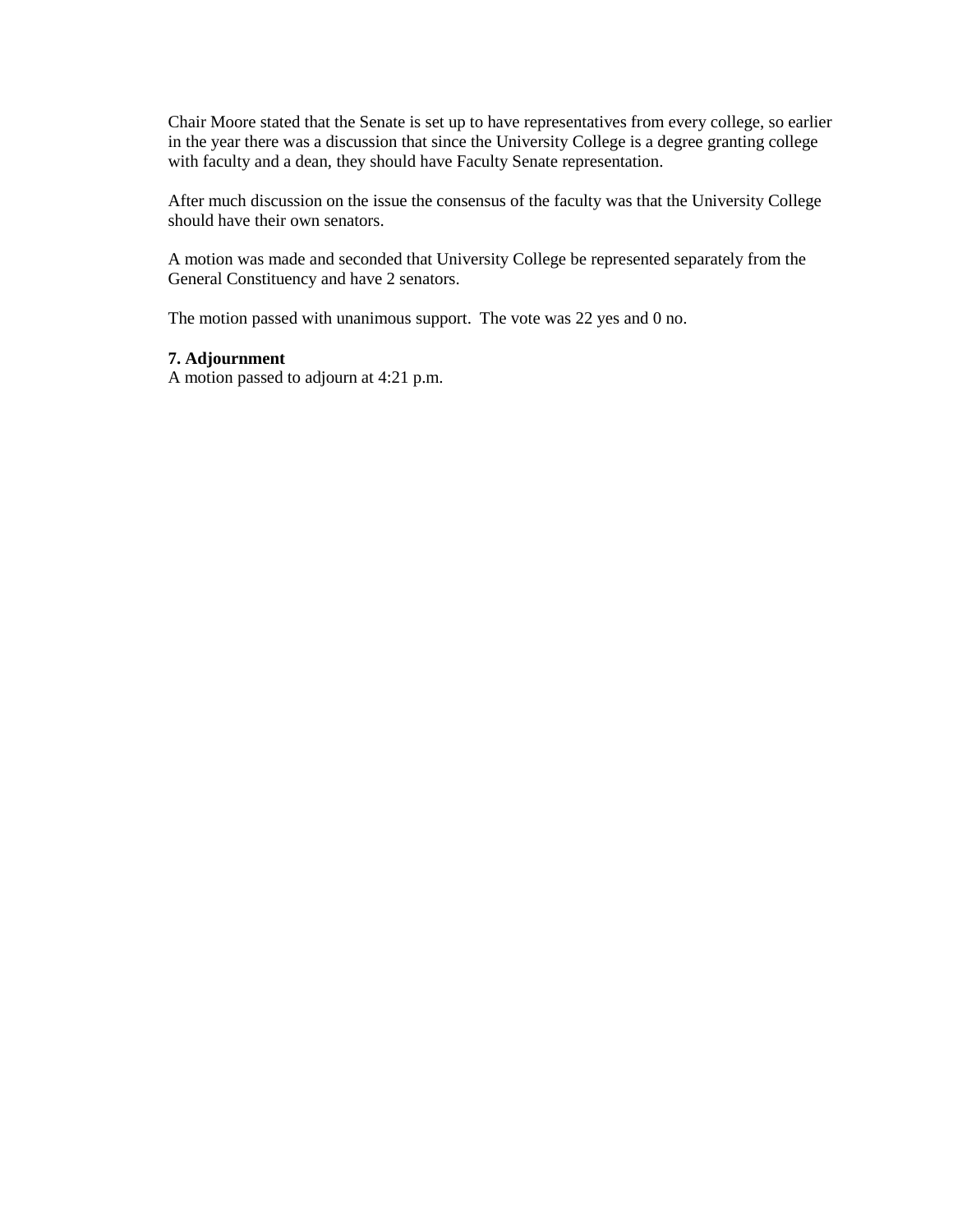### NORTH CAROLINA STATE UNIVERSITY

### Minutes of the Faculty Senate

#### April 5, 2016

| Regular Meeting No. 13 of the 62 <sup>nd</sup> Session: Faculty Senate Chambers                            | <b>April 5, 2016</b> |
|------------------------------------------------------------------------------------------------------------|----------------------|
| <b>Present:</b> Chair Moore, Secretary Orcutt; Parliamentarian Lubischer, Provost Arden; Senators Ange-van |                      |
| Heugten, Ash, Auerbach, Banks, Bernhard, Bullock, Bykova, Cubbage, Fath, Fleisher, Gunter, Huffman,        |                      |
| Laffitte, Moore, Pearce, Perros, Sannes, Smith McKoy, Sotillo, Steer, Williams                             |                      |

**Excused:** Past Chair Zonderman; Senators Bird, Byrnes, Kathariou

**Absent: S**enators Argyropoulos, Bartlett, Davidian, Devetsikiotis, Hergeth, Porter, Silverberg, Smith, Spontak

G**uests:** Roy Baroff, Faculty Ombuds Office; Peter Cowen, PHP Department, CVM; Marcia Gumpertz, OIED; Yuling Lin, ATI, Zhegiang University; Min Jin, ATI, Zhegiang University; Shigin Xin, ATI; Katharine Stewart, Vice Provost for Faculty Affairs

### **1. Call to Order**

Chair Moore, called the thirteenth meeting of the sixty-second session of the NC State Faculty Senate to order at 3 p.m.

### **2. Introductory Remarks**

Chair Moore asked visitors to introduce themselves.

#### **3. Announcements**

Chair Moore announced:

- Senator Paul Williams will be receiving the Holladay Medal for Excellence, the highest award bestowed by NC State University in recognition of faculty career accomplishments.
- President Margaret Spelling is visiting each of the seventeen UNC campuses in the system. She will be visiting NC State soon where she will be meeting with students, staff, and faculty.
- The election results have been received and Senator Carolyn Bird has been elected to serve as Chair-elect of the Faculty.
- The Faculty Assembly is meeting on Friday and they will be voting on four resolutions: 1) House Bill 2

2) To endorse the report of the General Education Council

3) NC GAP resolution

4) The Staff Assembly salary letter resolution to support our staff colleagues' letter calling for review and policy changes on staff and faculty salaries

Chair Moore announced that she received a notice from Senator J. Mark Scearce stating that he has been reassigned from the College of Design to the Prague Institute so he is resigning as Senator effective today.

#### **4. Approval of the Minutes**

Secretary Orcutt called for a motion to approve the minutes for the twelfth meeting of the NC State Faculty Senate.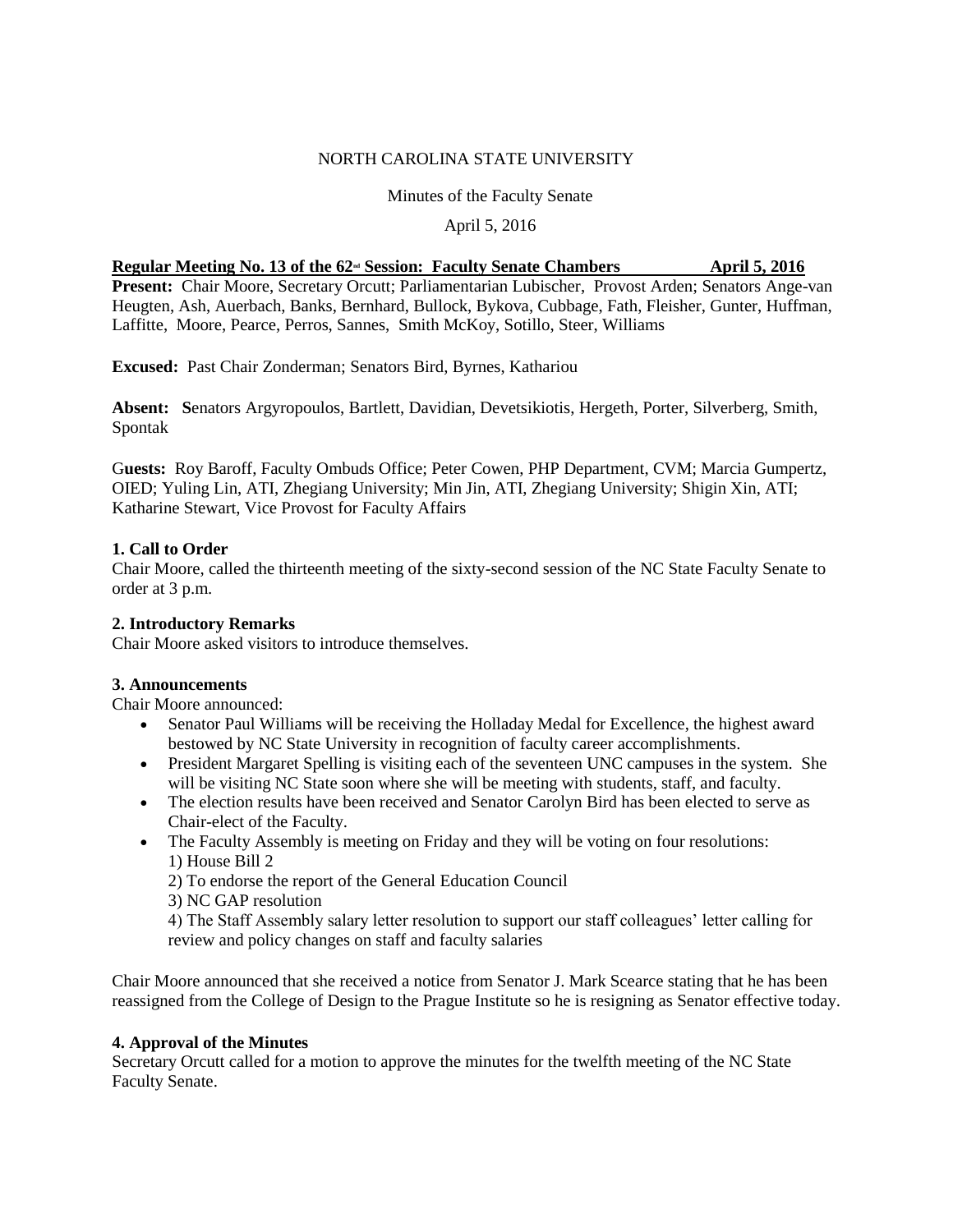The minutes were approved as submitted.

#### **5. Remarks from Provost Arden**

Provost Arden gave an update on searches that are in progress.

The first candidate for the Dean of the College of Design search will be here tomorrow. There will be three additional candidates over the next three weeks.

Provost Arden stated that he is in negotiations with one of the candidates for the Vice Provost for Institutional Equity and Diversity position. He hopes to make an announcement next week.

Provost Arden stated that the Assistant Vice Provost for Assessment and Accreditation is the old Karen Helm position that is being moved under Duane Larick and we have had four candidates on campus for that. Dr. Larick has made a decision and is in negotiations with the candidate. He will be making an announcement very shortly about that position.

Provost Arden reported that the fourth candidate was here today for the Senior Director of Campus Community Centers under the structure of OIED. We are bringing Multicultural Student Affairs, African American Culture Center, GLBT Center, and Women's Center together under a senior director who will report directly to the Vice Provost. That is a new position that the Provost authorized. There have been four candidates for that position and Amy Circosta will be moving ahead with that search.

Dr. Mullen has hired a new head for the Department of Music. The announcement is expected to be made next week.

Provost Arden stated that four finalists have been in for the Director of the Shelton Leadership Program position, which is one of the programs that reports to Vice Provost Tom Miller. He has made a decision and that announcement is expected within the next ten days or so.

Provost Arden stated that they are making a lot of preparations to coordinate the visit from Dr. Spellings. Her office has requested some very specific requirements about how that is to be conducted. There will be a very good faculty session with representatives from every college and the three Executive Officers from the Faculty Senate, so it will be a very good and open exchange.

Provost Arden stated that the Chancellor has asked him to reach out to the units across colleges and see if there are any tangible impacts of House Bill 2 on the institutions. There are a few individuals who have already decided that maybe North Carolina is not the best place to come, which is very disappointing. He said the state of Mississippi has also enacted a Religious Freedom Act, so we are obviously not alone in states that are struggling with some of these issues. He feels that it is important to make sure that we look critically at the impact that it has on us as an institution and to be able to justify why as a flagship institution we might want to think a little bit differently about that.

#### **6. Old and New Business**

*a. The Faculty Senate Executive Committee opted to not pursue removing Dixie from the Alma Mater. This issue has been referred to the students (Khari Cyrus) and the Alumni Association.* 

#### *Comments from Senator Smith McKoy*

Senator Smith McKoy stated that she has taken the liberty of researching Alma Maters of other southern state universities (handout) and as you look over them you will note that NC State is the only Alma Mater in the southern realm of the country that has this detestable term. The universities included in the handout are the University of North Carolina, Ole Miss, University of Georgia, University of Florida, and Louisiana - universities like ours that have a similar history, having been found in similar circumstances. So, for me this is more than an issue that relates to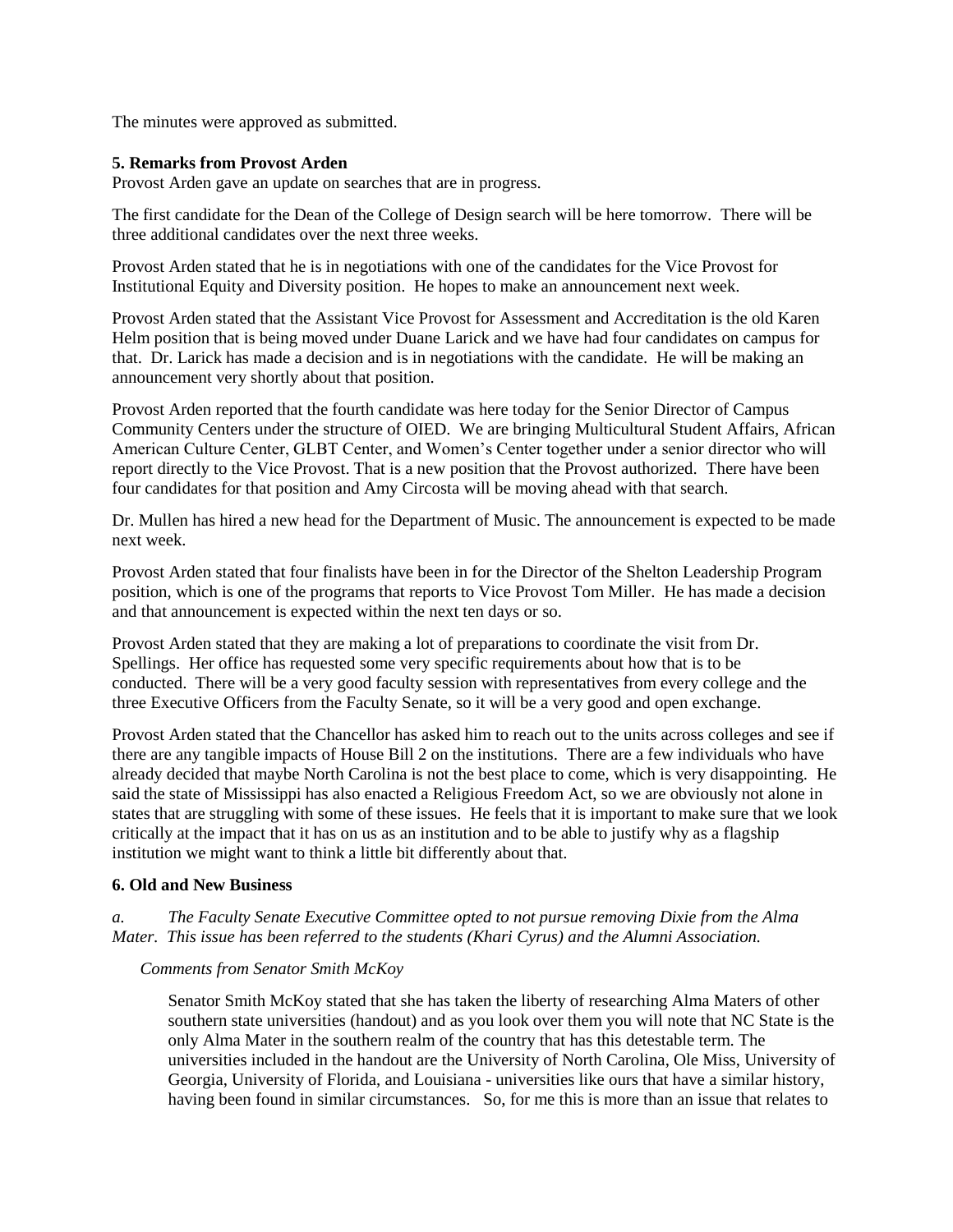students, it is an issue that actually relates to the faculty. We are asked to stand before people gathered to celebrate our graduates to sing this song. It does represent our university as I say in the justification. It is a part of our digital imprint and I don't think that it represents us very well and it doesn't represent the sentiments that I think the university upholds every day and so I would love to hear from others. I think a general focus of the upper administration for a vote to think about how this university issue impacts our ability to try to attract and retain a diverse faculty and premiere our students for a global world that we encounter. I would like to hear from others. I would like to bring this perhaps for a vote today, if at all possible while we have a quorum, but I would certainly like to hear from senators and the guests as to how you feel about this resolution.

There was much discussion on the issue.

Senator Smith McKoy stated that perhaps it would be advisable for us to have a statement that we find the term to be offensive and that we support a different alma mater for our university.

Chair Moore stated that today will count as the first reading of the resolution. The second reading and a discussion/vote will take place at the next meeting.

*b. Update on modifications to the Faculty Grievance and Non-Reappointment Review regulation (REG 05.25.04) - Governance and Personnel Policy*

Chair Moore stated that the committee spent a lot of time discussing and improving the regulation. She noted that the report is being circulated through the proper channels.

*c. Final recommendation of the Academic Policy Committee relative to UCCC (University Courses and Curricula Committee), CUE (Council on Undergraduate Education), and the GEP (General Education Program) - see Appendix A*

During the 2015-16 academic year, the Academic Policy Committee (APC) of the Faculty Senate has been reviewing the processes by which courses and curricula get approved at the university level.

This discussion was initiated because of concerns regarding faculty curricular oversight and faculty governance. In addition, particular concern had been expressed regarding the process of approving courses for inclusion on the General Education Program (GEP) lists.

Chair Moore stated that the committee put the report forward to be sent from the Chair to the Provost.

*d. Results of discussion with the authors of the new Proposed Drug and Alcohol Free Workplace regulation* 

The Governance and Personnel Policy Committee has put together a resolution and is presenting it today as the first reading.

Senator Fleisher stated that they basically feel that this should only apply to people who are in safety sensitive and security positions.

Senator Williams stated that they wrote the regulation because there were people in sensitive positions in federal agencies that required these kinds of standards. Our recommendation to them was to go back and write two policy statements; one for those people who are in safety sensitive positions and one for the rest of us.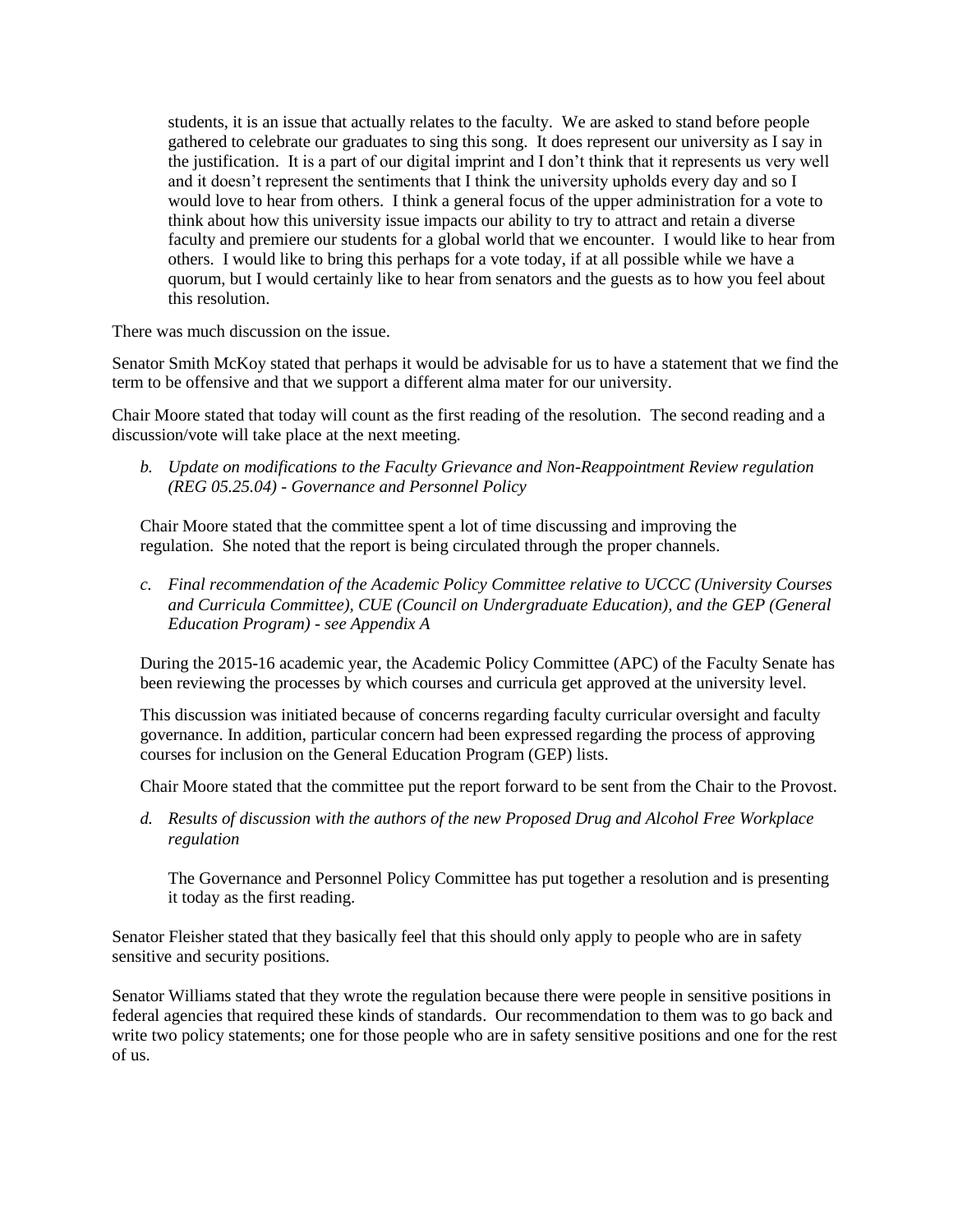Chair Moore stated that we are in compliance. The resolve in this resolution is that this not be implemented. She noted that the regulation needs serious work before being implemented, if it's going to be implemented at all. This will be counted as the first reading. The resolution will be on the agenda of the next meeting for a second reading and a vote.

e. Update on discussion relative to DASA (Division of Academic and Student Affairs) proposal to use space in the D.H. Hill Library - Resources and Environment

**Resources and Environment Committee:** Senator Moore gave the update on the discussion relative to DASA's proposal to use space in the DH Hill Library. Provost Arden attended their meeting and gave them the background on how this came about.

Senator Moore stated that through the strategic plan they realized that DASA needed to have more centralized space for students, which makes sense. When the architects did their space survey they identified D.H. Hill as one of the places on campus that was under-utilized. At that point the Provost asked Susan Nutter and Mike Mullen to work together to envision how this space might look in DH Hill, because this is an ensuing need, something that we need to get out ahead of because our peer institutions already have this. So, between Provost Arden asking the Vice Chancellor and the Vice Provost to work together and the last Library Committee meeting, a miscommunication has occurred that DASA and the Provost were acting on their own to locate in the library, which was not the case from the very beginning. No firm plans have been made, no agreements have been made and nothing has been finalized.

Senator Bernhard thanked the Provost for attending the meeting. He further reported that the University Library Committee will meet Thursday of next week when the architects will be there with several different plans for this. Also included will be people from DASA and people from the Libraries.

#### *f. Electing faculty members to Faculty Assembly and to the Council on Athletics*

Chair Moore stated that we will be electing members to the Faculty Assembly and the Council on Athletics now that the elections have concluded. The Senators can solicit faculty members to serve in those roles, so an announcement will be sent out to solicit faculty names to serve.

Chair Moore announced that the first vote on the Executive Committee will also take place in the next meeting.

g. Discussion of University College and Faculty Senate representation: Separate Senators or remain in General Constituency?

Chair Moore stated that the Senate is set up to have representatives from every college, so earlier in the year there was a discussion that since the University College is a degree granting college that has faculty and a dean, they should have Faculty Senate representation. The formula for determining how many senators that each college has is based on the number of faculty and the number of students, and the minimum is two, so if University College is granted representation rather than having their members in the General Constituency, we would have two additional senators. The one degree that they were granting is being moved out of University College and is going back to the College of Natural Resources. So, now that they are not a degree granting college it is a little hard to sort out, so that is the discussion we need to have.